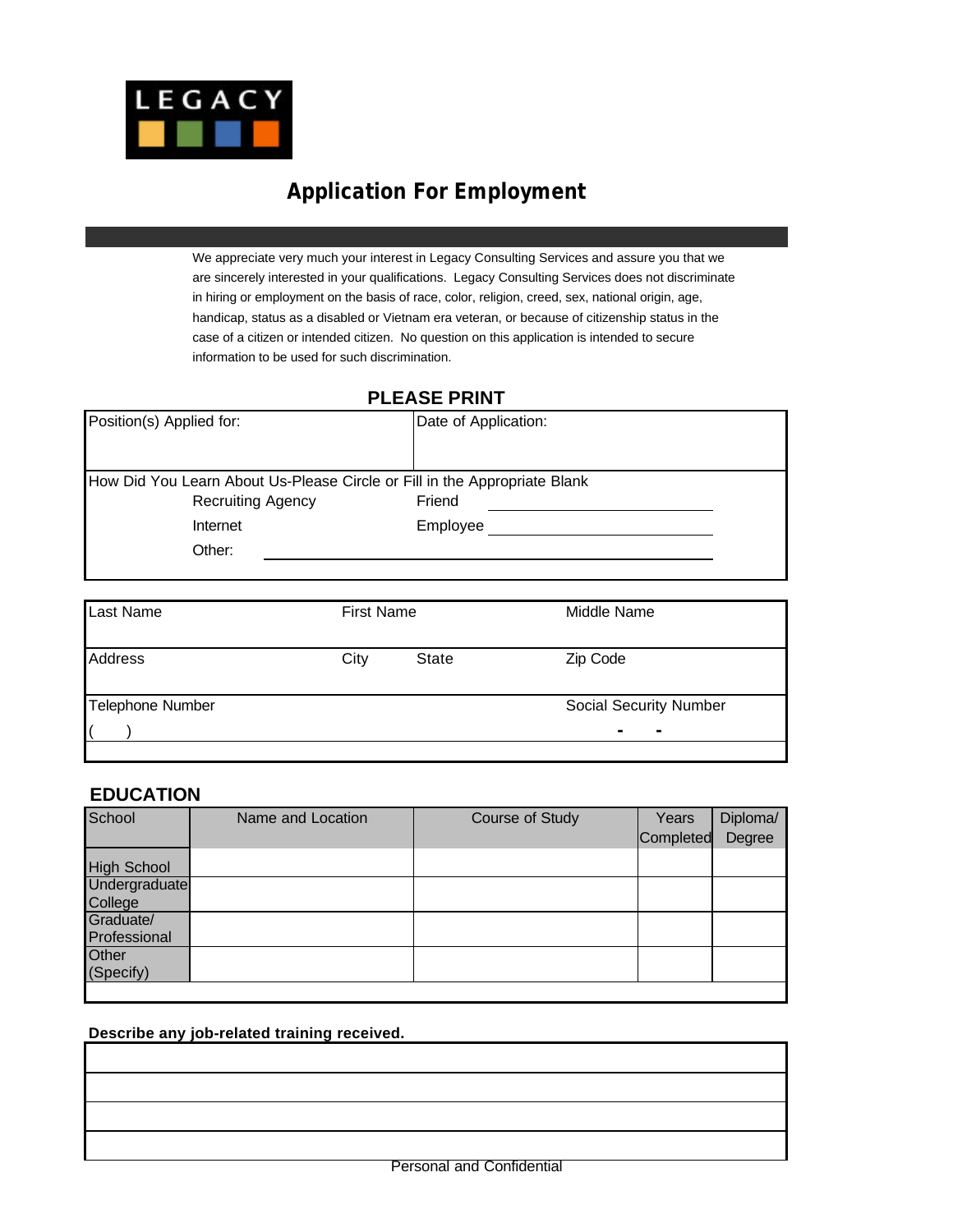### **EMPLOYMENT HISTORY**

 Start with your present of last job. Include any job-related military service assignments and volunteer activities. You may exclude organizations which indicate race, color, religion, gender, national origin, disabilities or other protected status.

|                    | Dates Employed     |    |                       |
|--------------------|--------------------|----|-----------------------|
| Employer           | From               | To | <b>Work Performed</b> |
|                    |                    |    |                       |
| <b>Address</b>     | Hourly Rate/Salary |    |                       |
|                    |                    |    |                       |
| Telephone Number   |                    |    |                       |
|                    |                    |    |                       |
| Job Title          | May We Contact?    |    | Supervisor            |
|                    |                    |    |                       |
| Reason for Leaving |                    |    |                       |
|                    |                    |    |                       |
|                    | Dates Employed     |    |                       |
| Employer           | From               | To | <b>Work Performed</b> |
| <b>Address</b>     | Hourly Rate/Salary |    |                       |
|                    |                    |    |                       |
| Telephone Number   |                    |    |                       |
|                    |                    |    |                       |
| Job Title          | May We Contact?    |    | Supervisor            |
| Reason for Leaving |                    |    |                       |
|                    |                    |    |                       |
|                    | Dates Employed     |    |                       |
| Employer           | From               | To | <b>Work Performed</b> |
| <b>Address</b>     | Hourly Rate/Salary |    |                       |
|                    |                    |    |                       |
| Telephone Number   |                    |    |                       |
|                    |                    |    |                       |
| Job Title          | May We Contact?    |    | Supervisor            |
| Reason for Leaving |                    |    |                       |
|                    |                    |    |                       |
|                    | Dates Employed     |    |                       |
| Employer           | From               | To | <b>Work Performed</b> |
| <b>Address</b>     | Hourly Rate/Salary |    |                       |
|                    |                    |    |                       |
| Telephone Number   |                    |    |                       |
| Job Title          |                    |    |                       |
|                    | May We Contact?    |    | Supervisor            |
| Reason for Leaving |                    |    |                       |
|                    |                    |    |                       |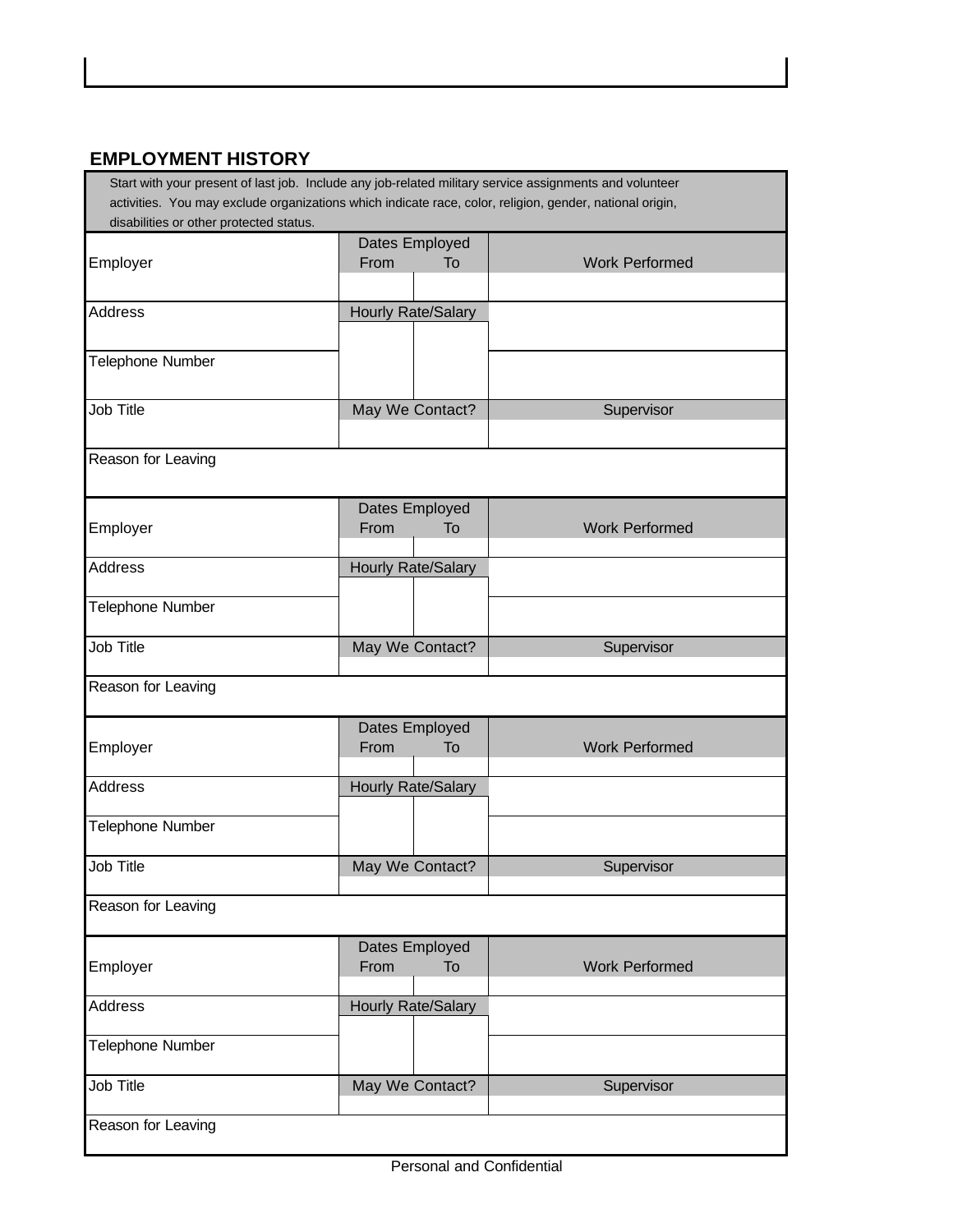**COMMENTS**: Include explanation of any gaps in employment.

**What technical skills do you possess for the job for which you are applying?**

**List professional, business, or civic activities** (Exclude organizations which reveal race, color, religion, sex, national origin, age, veteran status, disability, or other protected status):

#### **GENERAL QUESTIONS**

| Have you ever been dismissed or been forced to resign from any position?                                                                                                                 |  |  |
|------------------------------------------------------------------------------------------------------------------------------------------------------------------------------------------|--|--|
| If Yes, please explain:                                                                                                                                                                  |  |  |
|                                                                                                                                                                                          |  |  |
| Have you ever worked or attended school under another name?                                                                                                                              |  |  |
| If Yes, please provide the name:                                                                                                                                                         |  |  |
|                                                                                                                                                                                          |  |  |
| Have you ever been employed by Legacy Consulting Services?                                                                                                                               |  |  |
| If Yes, when?                                                                                                                                                                            |  |  |
| Are you prevented from lawfully becoming employed in this country because of Visa or Immigration<br>Status? Proof of citizenship or immigration status will be required upon employment. |  |  |
| Date available to work<br>Desired Salary Range                                                                                                                                           |  |  |

## **PERSONAL/PROFESSIONAL REFERENCES** Do not include family members.

| Name | <b>Phone Number</b> | Occupation |
|------|---------------------|------------|
|      |                     |            |
|      |                     |            |
|      |                     |            |
|      |                     |            |